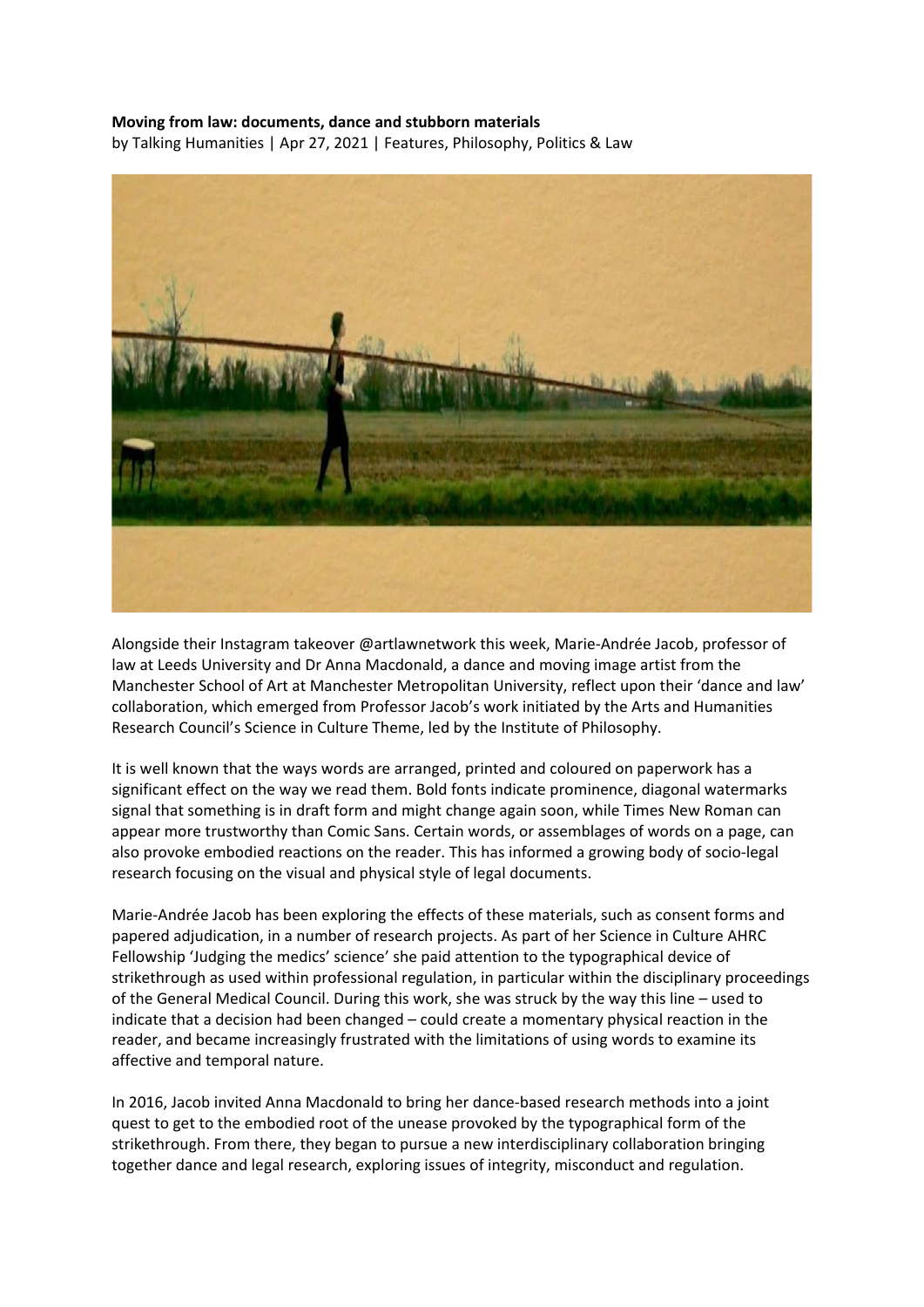



Failures to Disclose – Jacob and Macdonald (moving image still 2016)

## **Stubbornness**

Despite the obvious differences between dance and law, we quickly found common denominators. Chief among these were our desire to pay attention to seemingly mundane, everyday materials, whose significance may not be apparent at first glance, and our use of the choreographic devices of taxonomy, assembling and rearranging. In both disciplines we felt a tension between the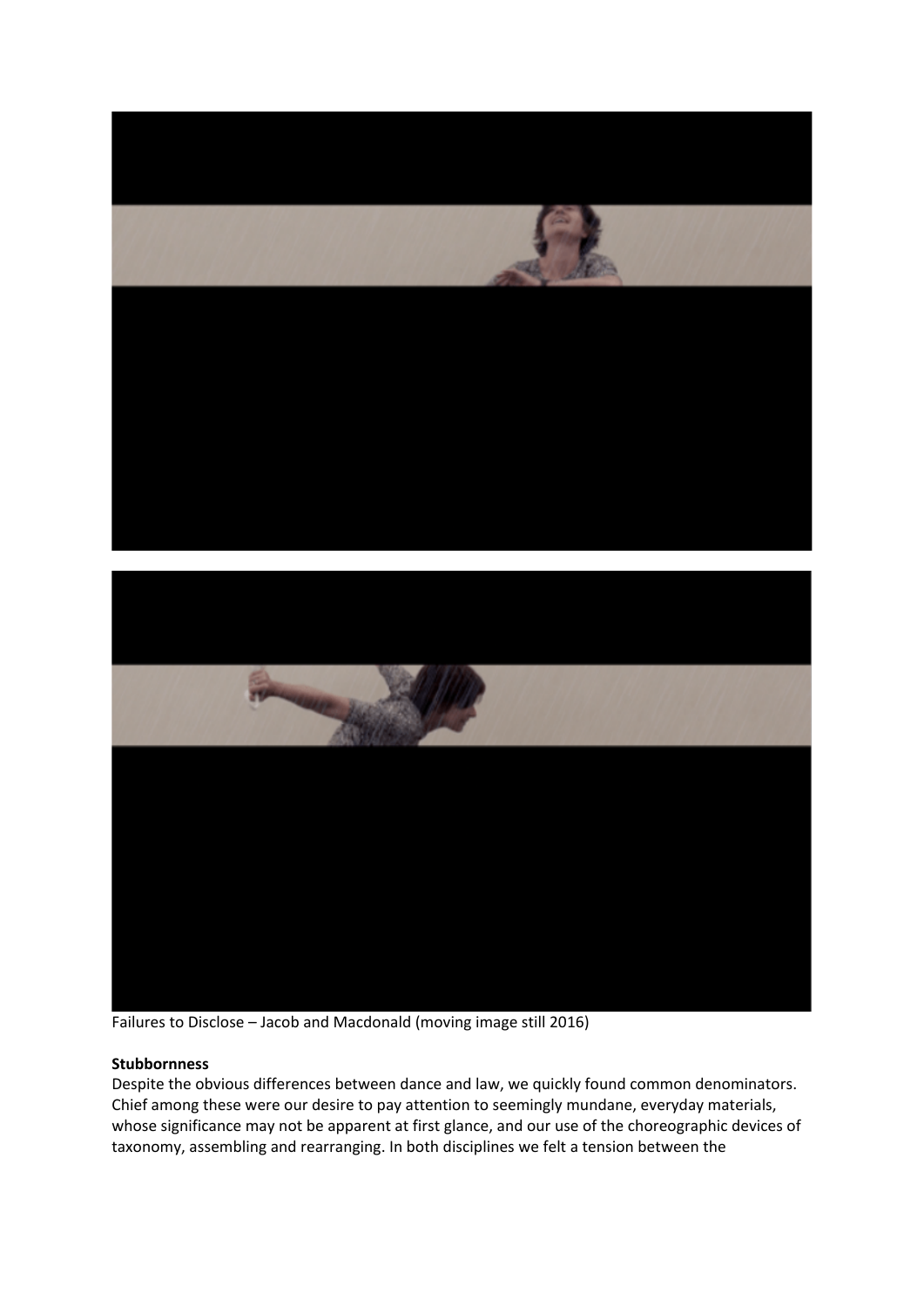transcendent, ideal form of law or dance and its situated enactment, bound by so many limitations such as training and gravity in the case of dance, and the precedent in law.

We suggest that the term 'stubbornness' best articulates our way of working. We use that term in three ways: first, we work with stubborn materials (Macdonald 2019), meaning that the constraints of the materials themselves dictate the direction of our research. We self-consciously decide to be led by the materials, rather than applying particular ideas or theories on objects of research. We also say that we work stubbornly in the sense of deliberate staying with, rather than mastering, our materials even when the findings are not evidently palatable at the outset. Bringing together embodied performative research (Bolt, 2008) and legal ethnography, our work is also indebted to a long lineage of non-hierarchical feminist thinking. In our practice we aim to act as the modest witnesses (Haraway) to found movements and found materials. Working stubbornly also means sticking to the object, not letting it slip away, even when it initially seems resistant or even repellent to academic analysis.

We are mindful that legal materials matter analytically in differentiated ways (Kang and Kendall 2020); in our inquiry we mobilise found legal materials themselves as both the performance and the mode of analysis. We aim to bring law and performance together in a way that avoids simplistic oppositions between language-based and embodied ways of looking at things.

For example, the making of the Strikethrough studies in 2021 (a series of moving image works examining typographical forms of redaction) involved cyclical acts: Jacob reading casework while relying on a movement-based lens common in Anna's work; Anna reading Jacob's work, looking at legal documents using typographical forms, and performing nuanced embodied imaginings of their movement from material to legal matter, both on paper and in the body. We read, we make, we talk, we are affected, we make again, we look again, folding each way of knowing into the other.

Our investigation into the strikethrough, enfolding words-based and body-based practices, forms part of a broader inquiry thinking of legal matters in light of the body, and resonates with other works in law and ethnography that understand legality as an embodied process. While embodied methods have until recently remained largely absent from socio-legal research, our project adds to a growing body of work exploring synergies of law and performance, where performative methods are used to reveal the affective consequences of legal process. We are thinking here of the fascinating work of Jack Tan and the evocative film portraits of Carey Young, both of which have been championed by the Art Law Network.

Our dance and legal ethnography collaboration offers something distinct to legal research. It does not dance the law, or represent the law through dance. Instead, like performative research, it enacts, embodies and temporalises the thing it looks at – in this case, legal objects. Yet in addition to arts-based or performance-based practice, dance's concern with pattern, rules and structures have a particular resonance with law.

## **Dance and law network plans**

So far we have used dance as a form of legal research method (Mulcahy 2021). In the next stages of our work we want to keep working out more productive ways of doing this. But we also wish to turn the tables and see if we can use legality as a form of dance research. We think this conversation between dance and law is important for at least two reasons. Firstly, movement is key to understanding law as a dynamic situated thing (Watt and Gurnham 2020). Secondly, the study of how law regulates can in turn help further the understanding of choreographing, or scoring, as a constitutive quality of dance.